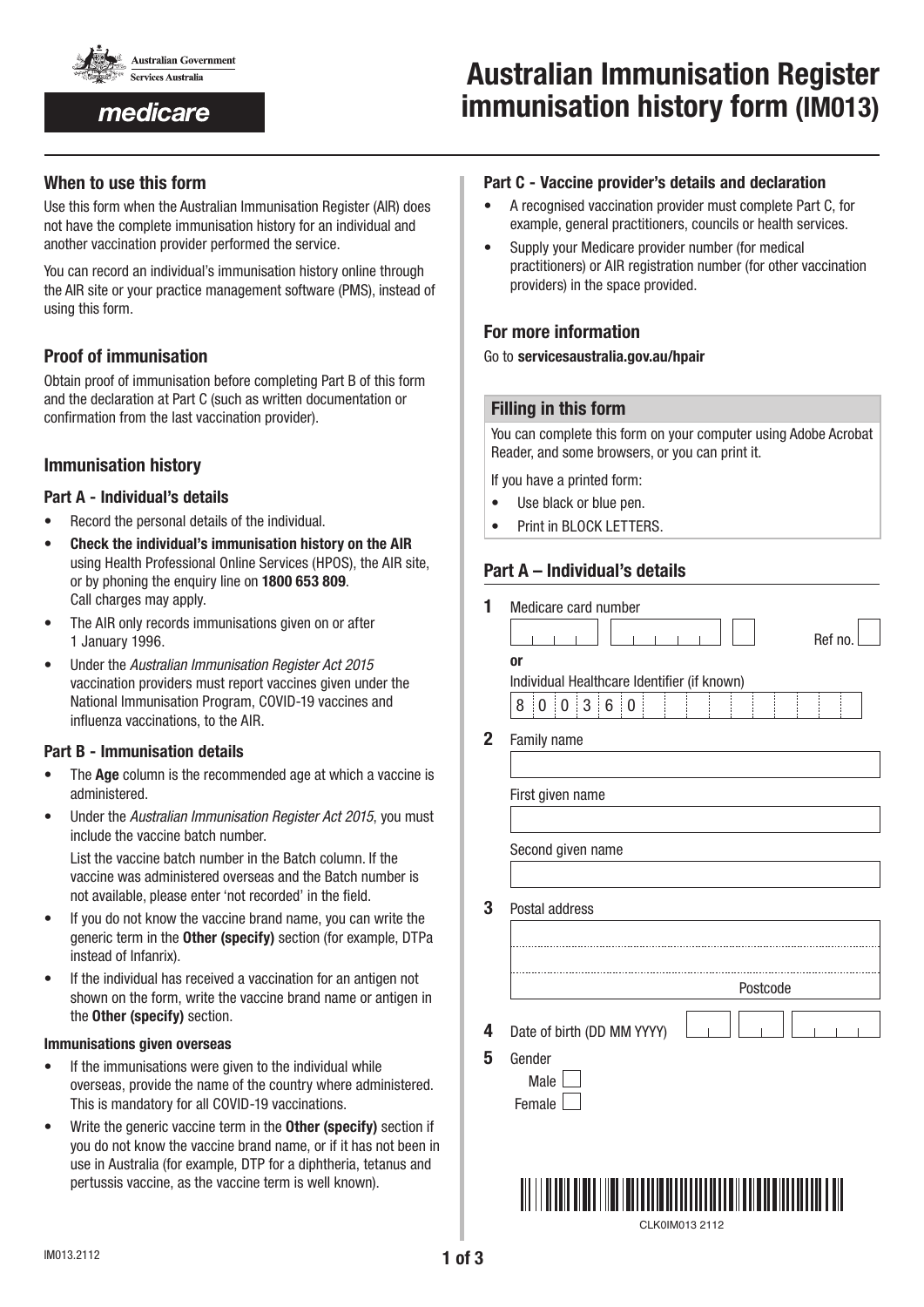| Age               | Vaccines given (mark with an X) | <b>Batch number</b> | Date of<br>immunisation | <b>Country of administration<br/>if given overseas</b> (if known) |
|-------------------|---------------------------------|---------------------|-------------------------|-------------------------------------------------------------------|
| <b>Birth</b>      | <b>HBVax II</b><br>Engerix-B    |                     | $/$ /                   |                                                                   |
|                   | <b>Infanrix Hexa</b>            |                     | $\left  \quad \right $  |                                                                   |
|                   | Oral Polio                      |                     | $\left  \quad \right $  |                                                                   |
| 2 months          | Prevenar 13                     |                     | $\left  \quad \right $  |                                                                   |
|                   | Rotarix                         |                     | $\left  \quad \right $  |                                                                   |
|                   | Other (specify)                 |                     | $\left  \quad \right $  |                                                                   |
|                   | Other (specify)                 |                     | $/$ /                   |                                                                   |
|                   | Infanrix Hexa                   |                     | $/$ /                   |                                                                   |
|                   | Oral Polio                      |                     | $\left  \quad \right $  |                                                                   |
| 4 months          | Prevenar 13                     |                     | $\frac{1}{2}$           |                                                                   |
|                   | Rotarix                         |                     | $/$ /                   |                                                                   |
|                   | Other (specify)                 |                     | $\frac{1}{2}$           |                                                                   |
|                   | Other (specify)                 |                     | $/$ /                   |                                                                   |
|                   | Infanrix Hexa                   |                     | $\frac{1}{2}$           |                                                                   |
| 6 months          | Oral Polio                      |                     | $\frac{1}{2}$           |                                                                   |
|                   | Other (specify)                 |                     | $\frac{1}{2}$           |                                                                   |
|                   | Other (specify)                 |                     | $/$ /                   |                                                                   |
|                   | M-M-R II<br>Priorix             |                     | $/$ /                   |                                                                   |
|                   | Nimenrix                        |                     | $/$ /                   |                                                                   |
| 12 months         | Prevenar 13                     |                     | $/$ /                   |                                                                   |
|                   | Other (specify)                 |                     | $\left  \quad \right $  |                                                                   |
|                   | Other (specify)                 |                     | $\left  \quad \right $  |                                                                   |
|                   | ProQuad<br>Priorix-Tetra        |                     | $\frac{1}{2}$           |                                                                   |
|                   | Tripacel<br>Infanrix            |                     | $\left  \quad \right $  |                                                                   |
| 18 months         | ActHIB                          |                     | $/$ /                   |                                                                   |
|                   | Other (specify)                 |                     | $/$ /                   |                                                                   |
|                   | Other (specify)                 |                     | $\frac{1}{2}$           |                                                                   |
|                   | Infanrix IPV<br>Quadracel       |                     | $\frac{1}{2}$           |                                                                   |
| 4 years           | Oral Polio                      |                     | $/$ /                   |                                                                   |
|                   | Other (specify)                 |                     | $\left  \quad \right $  |                                                                   |
|                   | Other (specify)                 |                     | $/$ /                   |                                                                   |
|                   | Gardasil 9<br>Boostrix          |                     | $/$ /                   |                                                                   |
| <b>Adolescent</b> | Nimenrix                        |                     | $/$ /                   |                                                                   |
| 12-16 yrs         | Other (specify)                 |                     | $/$ /                   |                                                                   |
|                   | Other (specify)                 |                     | $/$ /                   |                                                                   |
|                   | Prevenar 13                     |                     | $/$ /                   |                                                                   |
| <b>Adult</b>      | Zostavax                        |                     | $/$ /                   |                                                                   |
| 70 yrs+           | Other (specify)                 |                     | $/$ /                   |                                                                   |
|                   | Other (specify)                 |                     | $/$ /                   |                                                                   |

# Part B – Immunisation details – Only immunisations that are not already recorded on the AIR need to be included on this form.